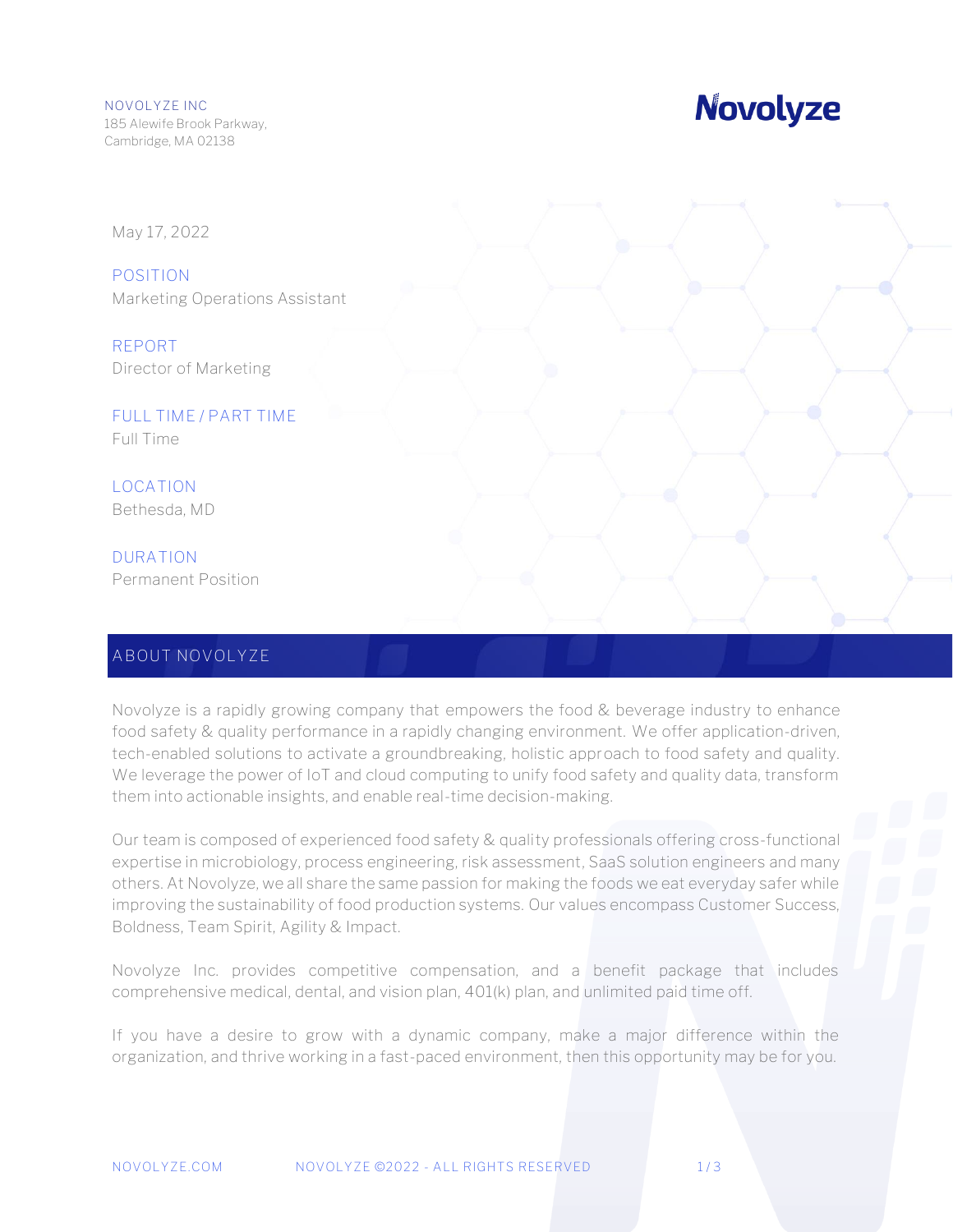# **Novolyze**

### **JOB DESCRIPTION**

The **Marketing Operations Assistant** at Novolyze will play an important role in supporting and contributing to the creative execution of Domestic & International Marketing campaigns while supporting general office functions that include but are not limited to HR, New Employee Onboarding or Sales Support tasks. Reporting to a highly talented Director of US Marketing this is a great opportunity learn and grow professionally in an organization that hires and develops great people.

Qualifications:

- BA/BS or equivalent experience
- 2+ years in a marketing, operations, or related function
- Excellent office technology skills (Excel, Word, PowerPoint, etc.)
- Knowledge & technical skills
- Excellent writing skills
- Ideally knowledge of innovation and start-up environment
- HR generalist skills are an advantage
- Familiarity with marketing automation tools, ie. HubSpot, Salesforce is a plus
- Verbal and non-verbal communication
- Active listening
- Problem solving skills
- Flexibility and adaptability

#### **RESPONSIBILITIES**

The job will include the following key areas of responsibility:

Sales & Marketing – assist the sales and marketing teams with operational tasks, campaign launches, email and performance marketing initiatives, trade show management, creating sales enablement materials, shipping and receiving, printing, and distributing collateral, maintaining databases.

Office Management- serve as the primary administrative point of contact for the Bethesda, Md. office, greeting visitors, managing supplies, vendors, answering phones, managing receipt and sending of mail and packages.

Event Coordination – serve as an event coordinator for a wide range of meetings, events, gatherings, for employees, prospects, and guests, managing logistics such as venue selection, travel booking, hotel reservations, technology, catering, and related vendors.